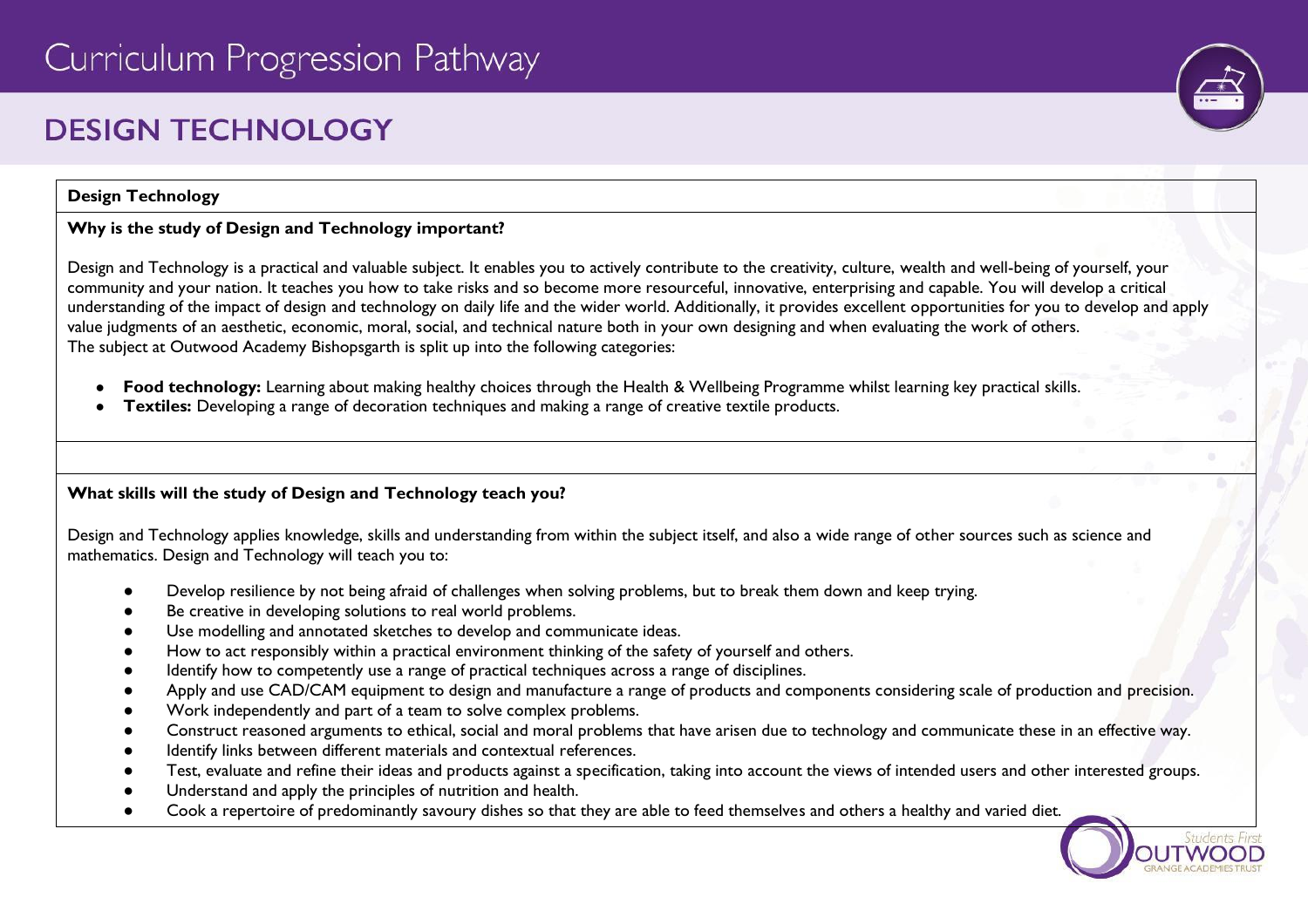Become competent in a range of cooking techniques (for example, selecting and preparing ingredients: using utensils and electrical equipment, applying heat in different ways: using awareness of taste, texture and smell to decide how to season dishes and combine ingredients, adapting and using their recipes).

#### **What will you know and understand from your study of Design and Technology?**

- How to classify materials including smart materials and discuss their physical properties.
- How to use simple electronic circuits incorporating inputs and outputs.
- How to manufacture products with reference to their materials physical properties.
- Students will learn to use and adjust equipment and machinery dependent on tasks.
- Use learning from science and mathematics to help design and manufacture components and products.
- Students will learn to consider the influence of a range of lifestyle factors and consumer choices when designing and analysing products.
- Students will know and understand additional factors to consider such as ergonomics, anthropometrics or dietary needs.
- How to use a variety of approaches, for example biomimicry and user-centred design to generate creative ideas and avoid stereotypical responses.
- Students will be able to evaluate products through disassembly to determine how they are constructed and function and consider the life cycle analysis.
- How to competently use a range of cooking techniques for example, selecting and preparing ingredients; using utensils and electrical equipment.
- The principles of nutrition and health including energy, nutrients, water, fibre, diet and health and nutritional needs throughout life and the risks of an unbalanced diet.
- A repertoire of predominantly savoury dishes in line with the principles of the eatwell guide.
- To feed oneself taking into account personal preference, socio-economic aspects, nutritional and health needs.
- Healthy and varied diets as depicted in the eat-well plate and 8 tips for healthy eating.
- To explore the origin and product of food products and ingredients.
- To consider how seasons may affect the food available.
- To consider the function, nutrient profile and sensory attributes of ingredients.
- To study a range of food commodities eg. cereals, fruits, vegetables, meat, fish, eggs, fats/oils, milk dairy food products.
- To develop a range of preparation, cooking and presentation skills.
- To plan menus for a range of individual and nutritional needs.
- To prepare and cook safely to prevent food poisoning.
- To explore the effect of advertising, marketing and packaging on food choice.
- ●

# **How does your study of Design Technology support your study in other subjects?**

Design Technology develops a number of skills that will support your study of other subjects, as so many of the skills you will acquire in Design Technology are transferable. Design Technology disciplines will develop your focus, resilience, self-expression, teamwork, mathematical skills and problem solving and communication skills, which will help you in **all** of your other subjects. It will give you an opportunity for creative expression and practical thinking and encourage you to think about how to improve home designs and encourage healthy eating etc. Some students may take this even further and discover a subject that provides them with a life-long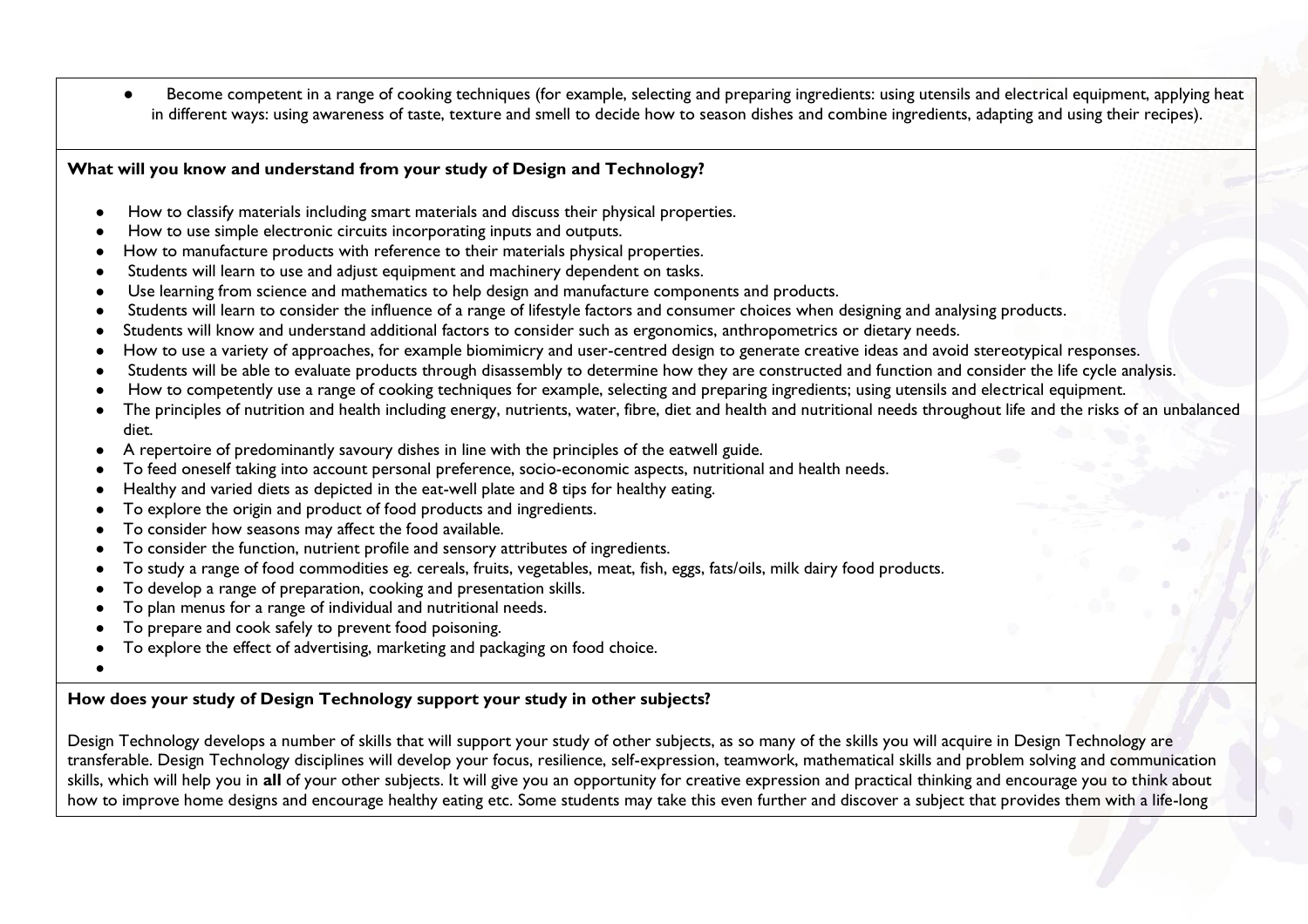hobby or career that enhances their life for years to come. All students will gain an understanding of healthy diets etc. The ability to think creatively and problem solve are crucial in Engineering, Mathematics and Science. It will foster an interest and skill in cooking and may lead to study of subjects such as catering etc.

#### **How can you deepen your understanding of Design Technology?**

To enhance your work in lessons, there will be times when we explore the professional workplace and wider design practices and materials. This will deepen your understanding of professional work and introduce you to new techniques and ideas.

You will also have the opportunity to deepen your understanding of Design Technology disciplines through extracurricular opportunities, where you can continue to develop your creative ideas, or work on specific design projects.

#### **How are you assessed in Design Technology?**

Throughout the 5 years in Design Technology you are assessed using the following assessment objectives which ensure that you can cumulatively build your subject understanding in preparation for future study in KS4 and after Academy life. There are 6 assessment points each year that we term Praising Stars©. In the years 7 & 8 before GCSE subjects are chosen we assess how students are performing against age related expectation and as students' progress onto Level 1/2 courses such as Cambirdge Nationals and Vocational courses we assess how their current stage of study reflects how they are on track to reach their end of KS4 targets which are formulated on aspirational expectation from their KS2 starting points. For both lower and upper years we make an informed judgement from our holistic assessments based on our subject mapping of expectation across the Design Technology curriculum.

|     | <b>Design</b>                                                                                                                                                                                                                                                                                    | Make                                                                                                                                                                                                                                                                                                                                                                                         | <b>Evaluate</b>                                                                                                                                                                                                                                                                                                     | <b>Technical Knowledge</b>                                                                                                                                                                                                                                                                            |
|-----|--------------------------------------------------------------------------------------------------------------------------------------------------------------------------------------------------------------------------------------------------------------------------------------------------|----------------------------------------------------------------------------------------------------------------------------------------------------------------------------------------------------------------------------------------------------------------------------------------------------------------------------------------------------------------------------------------------|---------------------------------------------------------------------------------------------------------------------------------------------------------------------------------------------------------------------------------------------------------------------------------------------------------------------|-------------------------------------------------------------------------------------------------------------------------------------------------------------------------------------------------------------------------------------------------------------------------------------------------------|
| KS4 | Understand that all design and<br>technological practice takes<br>place within contexts which<br>inform outcomes<br>Investigate and analyse the<br>work of past and present<br>professionals and companies in<br>the area of design and<br>technology in order to help<br>inform their own ideas | Develop and apply in-depth knowledge<br>by selecting and working with<br>appropriate materials and components<br>in order to produce a prototype<br>Apply in depth knowledge using<br>appropriate and accurate marking out<br>methods including: measuring and use<br>of reference points, lines and surfaces;<br>use templates, jigs and/or patterns;<br>work within tolerances; understand | Test, evaluate and refine<br>their ideas and products<br>against the specification<br>taking into account the views<br>of intended users and other<br>interested groups.<br>Critically evaluate new and<br>emerging technologies to<br>inform design decisions;<br>considering contemporary<br>and potential future | Understand the impact of new<br>and emerging technologies on<br>industry, enterprise,<br>sustainability, people, culture,<br>society and the environment,<br>production techniques and<br>systems.<br>Know how energy is generated<br>and stored in order to choose<br>and use appropriate sources to |

# **Assessment Objectives Design and Technology**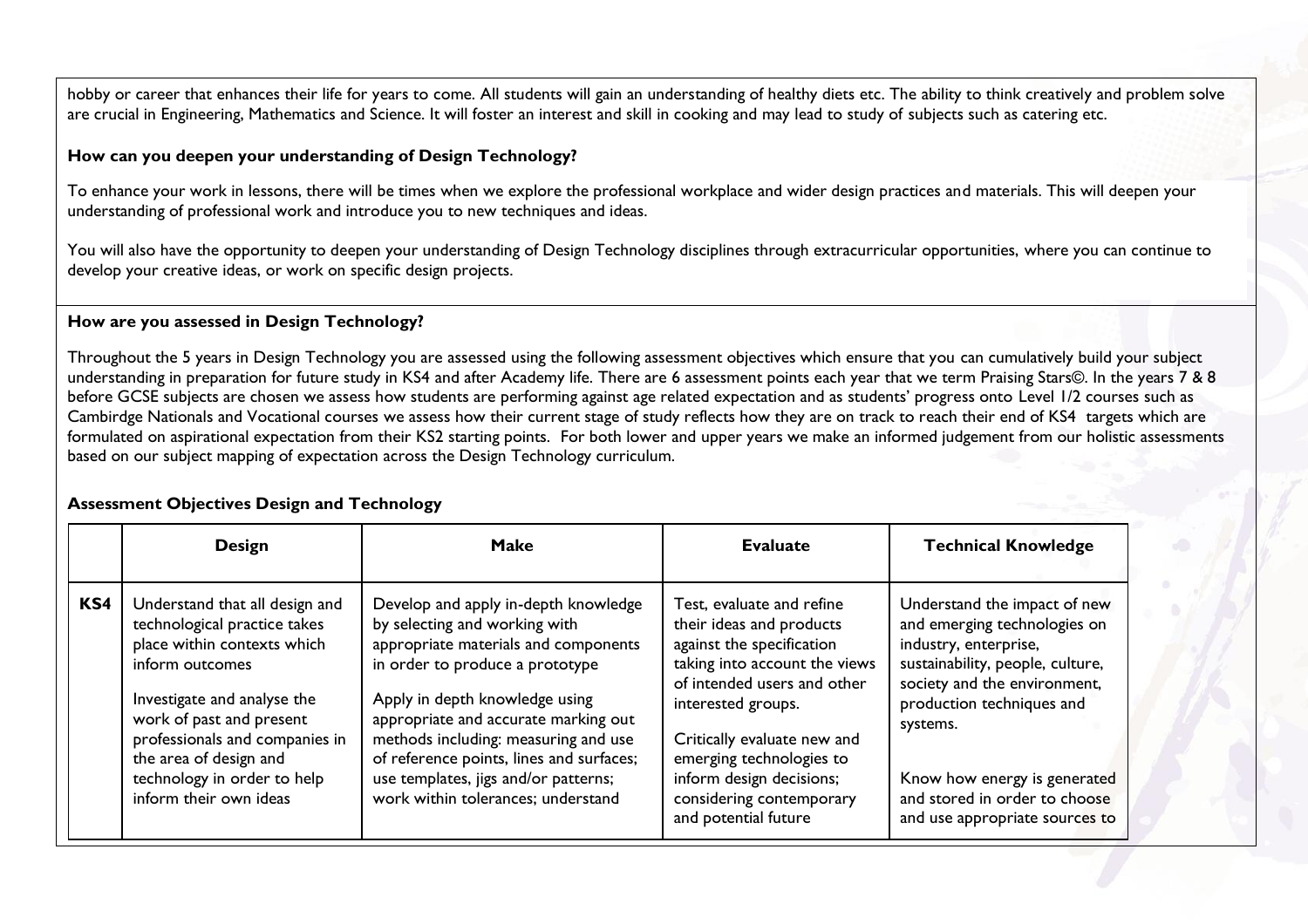| Use different design strategies,<br>such as collaboration, user-<br>centred design and systems<br>thinking, to generate initial<br>ideas and avoid design fixation.<br>Design and develop at least<br>one prototype that responds<br>to needs and/or wants and is<br>fit for purpose, demonstrating<br>functionality, aesthetics,<br>marketability and consideration<br>of innovation<br>Consider additional factors<br>such as ergonomics and<br>anthropometrics. | efficient cutting and how to minimise<br>waste.<br>Follow procedures for safety and write<br>risk assessments.<br>Use specialist techniques and processes<br>to shape, fabricate, construct and<br>assemble a high quality prototype,<br>including techniques such as wastage,<br>addition, deforming and reforming, as<br>appropriate to the materials and/or<br>components being used<br>Use appropriate surface treatments and<br>finishes for functional and aesthetic<br>purposes | scenarios from different<br>perspectives, such as ethics<br>and the environment.<br>Evaluate an increasing range<br>of designers, engineers,<br>technologists and<br>manufacturers and be able to<br>relate their products to their<br>own designing and making. | make products and to power<br>systems.<br>Understand developments in<br>modern and smart materials,<br>composite materials and<br>technical textiles.<br>Understand how electronic<br>systems provide functionality<br>to products and processes,<br>including sensors and control<br>devices to respond to a variety<br>of inputs, and devices to<br>produce a range of outputs<br>Understand how the use of<br>programmable components<br>are used to embed<br>functionality into products in<br>order to enhance and<br>customise their operation<br>Understand the functions of<br>mechanical devices, to produce<br>different sorts of movement,<br>changing the magnitude and<br>direction of forces:<br>Know how to make<br>adjustments to the settings of<br>equipment and machinery such<br>as sewing machines and drilling<br>machines. |  |
|--------------------------------------------------------------------------------------------------------------------------------------------------------------------------------------------------------------------------------------------------------------------------------------------------------------------------------------------------------------------------------------------------------------------------------------------------------------------|----------------------------------------------------------------------------------------------------------------------------------------------------------------------------------------------------------------------------------------------------------------------------------------------------------------------------------------------------------------------------------------------------------------------------------------------------------------------------------------|------------------------------------------------------------------------------------------------------------------------------------------------------------------------------------------------------------------------------------------------------------------|---------------------------------------------------------------------------------------------------------------------------------------------------------------------------------------------------------------------------------------------------------------------------------------------------------------------------------------------------------------------------------------------------------------------------------------------------------------------------------------------------------------------------------------------------------------------------------------------------------------------------------------------------------------------------------------------------------------------------------------------------------------------------------------------------------------------------------------------------|--|
|--------------------------------------------------------------------------------------------------------------------------------------------------------------------------------------------------------------------------------------------------------------------------------------------------------------------------------------------------------------------------------------------------------------------------------------------------------------------|----------------------------------------------------------------------------------------------------------------------------------------------------------------------------------------------------------------------------------------------------------------------------------------------------------------------------------------------------------------------------------------------------------------------------------------------------------------------------------------|------------------------------------------------------------------------------------------------------------------------------------------------------------------------------------------------------------------------------------------------------------------|---------------------------------------------------------------------------------------------------------------------------------------------------------------------------------------------------------------------------------------------------------------------------------------------------------------------------------------------------------------------------------------------------------------------------------------------------------------------------------------------------------------------------------------------------------------------------------------------------------------------------------------------------------------------------------------------------------------------------------------------------------------------------------------------------------------------------------------------------|--|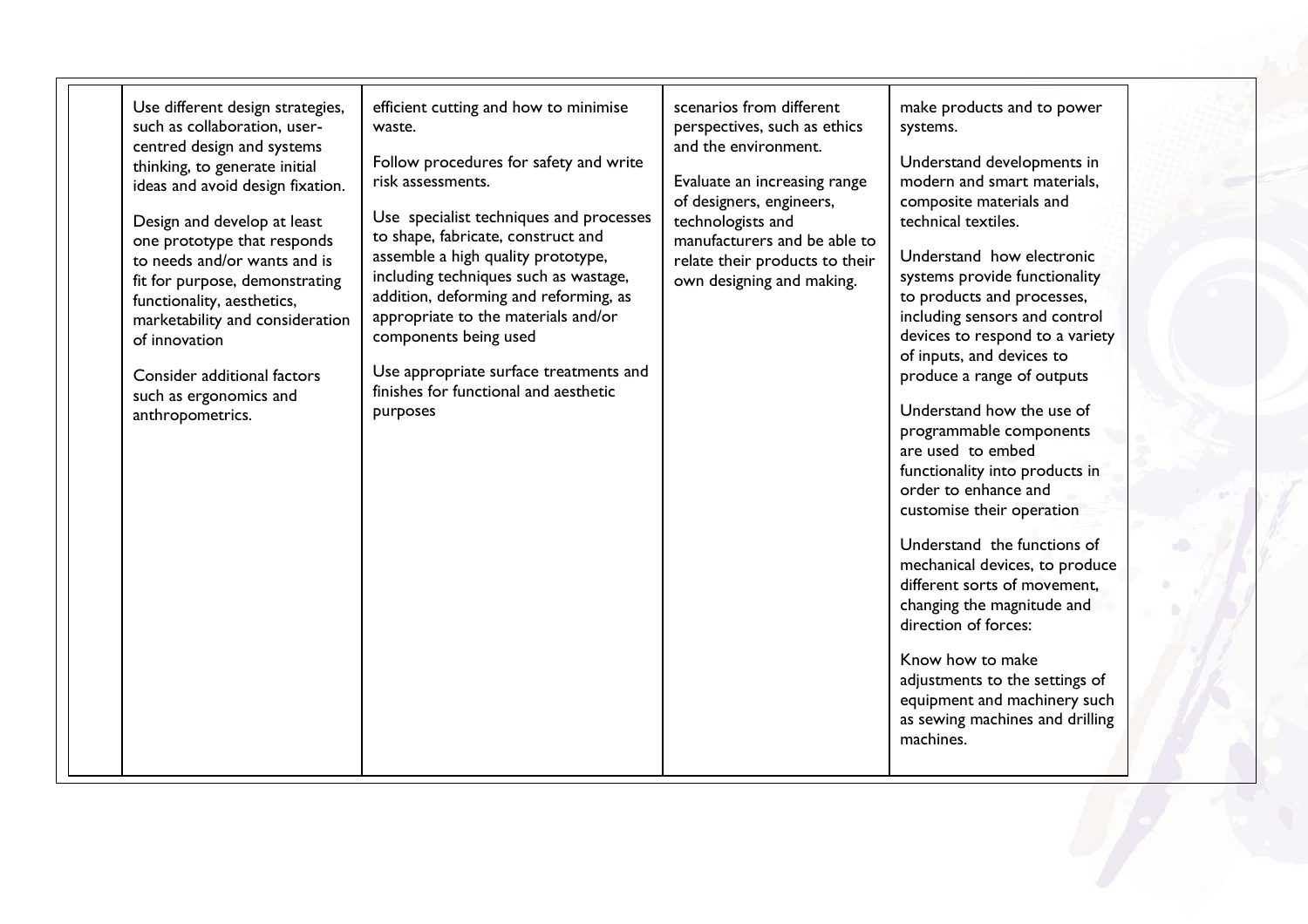|     |                                                                                                                                                                                                                                                                                                                                                                                                                                                                                                                                                                                                       |                                                                                                                                                                                                                                                                                                                                                                                                                                                                                                                                                                                                                                                    |                                                                                                                                                                                                                                                                                                                                                                                                                                                                                                                               | Use learning from science and<br>maths to help design and make<br>products that work.                                                                                                                                                                                                                                                                                                                                                                                    |
|-----|-------------------------------------------------------------------------------------------------------------------------------------------------------------------------------------------------------------------------------------------------------------------------------------------------------------------------------------------------------------------------------------------------------------------------------------------------------------------------------------------------------------------------------------------------------------------------------------------------------|----------------------------------------------------------------------------------------------------------------------------------------------------------------------------------------------------------------------------------------------------------------------------------------------------------------------------------------------------------------------------------------------------------------------------------------------------------------------------------------------------------------------------------------------------------------------------------------------------------------------------------------------------|-------------------------------------------------------------------------------------------------------------------------------------------------------------------------------------------------------------------------------------------------------------------------------------------------------------------------------------------------------------------------------------------------------------------------------------------------------------------------------------------------------------------------------|--------------------------------------------------------------------------------------------------------------------------------------------------------------------------------------------------------------------------------------------------------------------------------------------------------------------------------------------------------------------------------------------------------------------------------------------------------------------------|
| KS4 | Work confidently within a<br>range of relevant domestic,<br>local and industrial contexts.<br>such as the home, health,<br>leisure, culture, engineering,<br>manufacture etc.<br>Consider the influence of a<br>range of lifestyle and consumer<br>choices when designing<br>products.<br>Take creative risks when<br>making design decisions.<br>Analyse where human values<br>may conflict and compromise<br>has to be achieved.<br>Decide which design criteria<br>clash and determine which<br>should take priority.<br>Consider additional factors<br>such as ergonomics and<br>anthropometrics. | Produce costings spreadsheets for<br>products they design and make.<br>Match and select suitable materials and<br>their fitness for purpose.<br>Adapt their method of manufacture to<br>changing circumstances.<br>Recognise when it is necessary to<br>develop a new skill or technique.<br>Follow procedures for safety and<br>understand the process of risk<br>assessments.<br>Make independent choices when<br>selecting and using a broad range of<br>manufacturing techniques including hand<br>craft skills and machinery to<br>manufacture products precisely.<br>Apply a range of finishing techniques to<br>a broad range of materials. | Evaluate the concept of<br>circular economy approaches<br>in relation to product<br>development and<br>consumption.<br>Test, evaluate and refine<br>their ideas and products<br>against the specification<br>taking into account the views<br>of intended users and other<br>interested groups.<br>Evaluate new and emerging<br>technologies.<br>Evaluate an increasing range<br>of designers, engineers,<br>technologists and<br>manufacturers and be able to<br>relate their products to their<br>own designing and making. | How to construct and use<br>simple and compound gear<br>trains to drive mechanical<br>systems from a high revving<br>motor.<br>How to make adjustments to<br>the settings of equipment and<br>machinery such as sewing<br>machines and drilling machines.<br>Use learning from science and<br>maths to help design and make<br>products that work.<br>Understand the properties of<br>materials, including smart<br>materials, and how they can be<br>used to advantage. |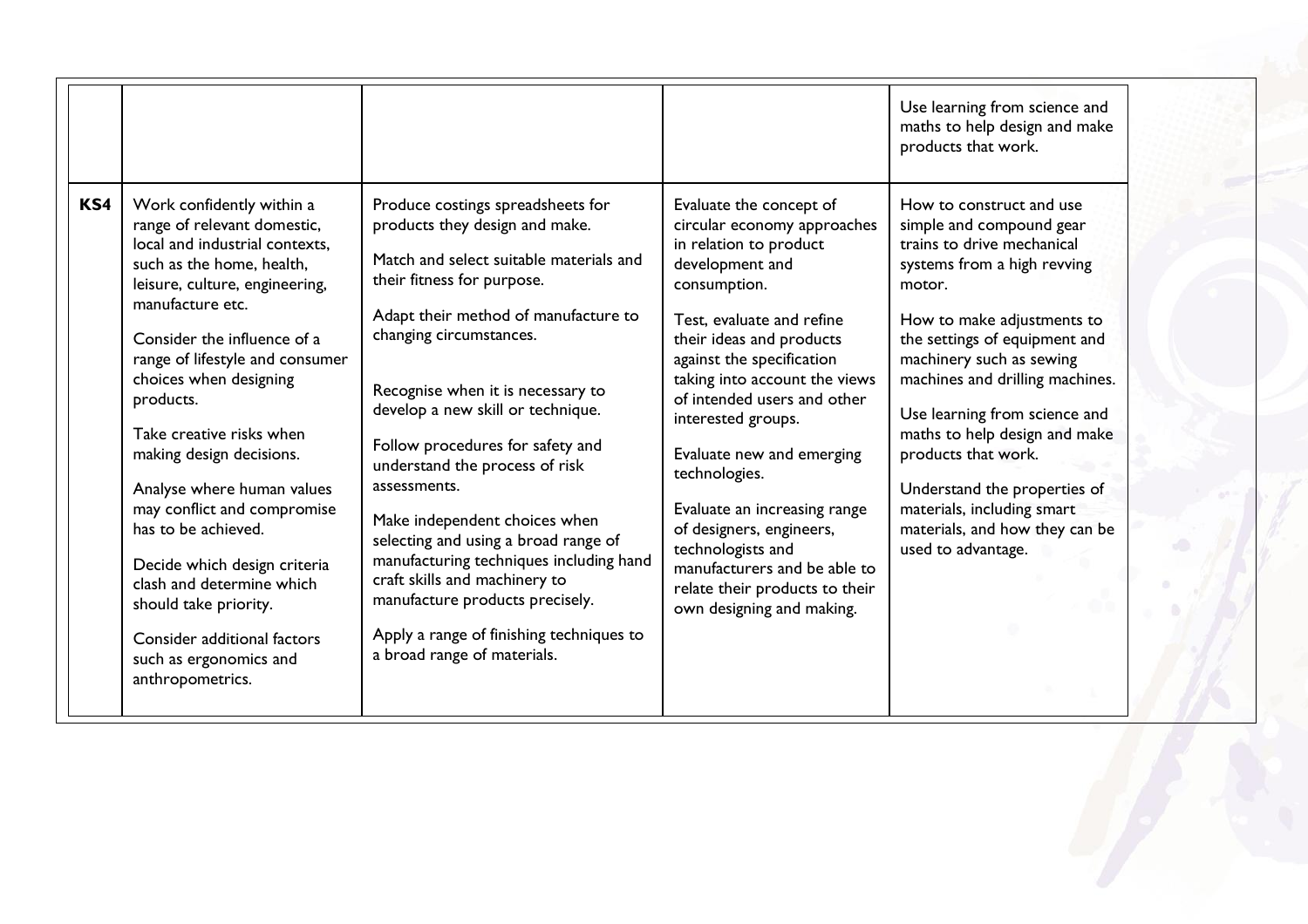| <b>Y8</b> | Use research to begin to<br>explore different cultures, to<br>identify and begin to<br>understand user needs.<br>To identify and solve issues<br>within a design development<br>task.<br>Develop specifications to<br>inform the design of innovative,<br>functional, appealing products<br>that respond to needs in a<br>variety of uses.<br>Use a variety of influences, to<br>generate creative ideas and<br>avoid stereotypical responses.<br>Use 2D and 3D to model and<br>develop their ideas.<br>Use CAD software to validate<br>their designs in advance of<br>manufacture.<br>Develop and communicate<br>design ideas using annotated<br>sketches, detailed plans, 3-D<br>and mathematical modelling,<br>oral and digital presentations<br>and computer-based tools.<br>Consider additional factors<br>such as ergonomics and | Select from a wider, more complex<br>range of materials and components,<br>taking into account their properties.<br>Make simple use of planning tools for<br>instance Gantt charts, communicate<br>their plans clearly so that others can<br>implement them.<br>Use a broad range of material joining<br>techniques including stitching,<br>mechanical fastenings, heat processes<br>and adhesives.<br>Make independent choices when<br>selecting and using CAD/CAM to<br>manufacture products/components and<br>apply surface finishing techniques to<br>increase the standard of quality.<br>Follow procedures for safety and<br>understand the process of risk<br>assessments.<br>Make independent choices when<br>selecting and using a broad range of<br>manufacturing techniques including hand<br>craft skills and machinery to<br>manufacture products precisely.<br>Apply a range of finishing techniques to<br>a broad range of materials. | Select appropriate methods<br>to evaluate their products in<br>use and modify them to<br>improve performance.<br>Produce short reports<br>making suggestions for<br>improvements.<br>Evaluate products that they<br>are less familiar with using<br>themselves.<br>Evaluate products<br>considering the life cycle<br>analysis.<br>Evaluate how products can<br>be developed considering the<br>concept of cradle to grave.<br>Test, evaluate and refine<br>their ideas and products<br>against the specification<br>taking into account the views<br>of intended users and other<br>interested groups.<br>Evaluate new and emerging<br>technologies.<br>Evaluate an increasing range<br>of designers, engineers,<br>technologists and<br>manufacturers and be able to | How to apply computing and<br>use electronics to embed<br>intelligence in products that<br>respond to inputs.<br>How to control outputs such<br>as actuators and motors.<br>How to use software and<br>hardware to develop<br>programmes and transfer<br>these programmable<br>components for example,<br>microcontrollers.<br>How to make use of<br>microcontrollers in products<br>they design and manufacture<br>themselves.<br>How to make adjustments to<br>the settings of equipment and<br>machinery such as sewing<br>machines and drilling machines.<br>Use learning from science and<br>maths to help design and make<br>products that work.<br>Understand the properties of<br>materials, including smart<br>materials, and how they can be<br>used to advantage. |
|-----------|----------------------------------------------------------------------------------------------------------------------------------------------------------------------------------------------------------------------------------------------------------------------------------------------------------------------------------------------------------------------------------------------------------------------------------------------------------------------------------------------------------------------------------------------------------------------------------------------------------------------------------------------------------------------------------------------------------------------------------------------------------------------------------------------------------------------------------------|------------------------------------------------------------------------------------------------------------------------------------------------------------------------------------------------------------------------------------------------------------------------------------------------------------------------------------------------------------------------------------------------------------------------------------------------------------------------------------------------------------------------------------------------------------------------------------------------------------------------------------------------------------------------------------------------------------------------------------------------------------------------------------------------------------------------------------------------------------------------------------------------------------------------------------------------------|------------------------------------------------------------------------------------------------------------------------------------------------------------------------------------------------------------------------------------------------------------------------------------------------------------------------------------------------------------------------------------------------------------------------------------------------------------------------------------------------------------------------------------------------------------------------------------------------------------------------------------------------------------------------------------------------------------------------------------------------------------------------|------------------------------------------------------------------------------------------------------------------------------------------------------------------------------------------------------------------------------------------------------------------------------------------------------------------------------------------------------------------------------------------------------------------------------------------------------------------------------------------------------------------------------------------------------------------------------------------------------------------------------------------------------------------------------------------------------------------------------------------------------------------------------|
|           | anthropometrics.                                                                                                                                                                                                                                                                                                                                                                                                                                                                                                                                                                                                                                                                                                                                                                                                                       |                                                                                                                                                                                                                                                                                                                                                                                                                                                                                                                                                                                                                                                                                                                                                                                                                                                                                                                                                      | relate their products to their<br>own designing and making.                                                                                                                                                                                                                                                                                                                                                                                                                                                                                                                                                                                                                                                                                                            |                                                                                                                                                                                                                                                                                                                                                                                                                                                                                                                                                                                                                                                                                                                                                                              |
|           |                                                                                                                                                                                                                                                                                                                                                                                                                                                                                                                                                                                                                                                                                                                                                                                                                                        |                                                                                                                                                                                                                                                                                                                                                                                                                                                                                                                                                                                                                                                                                                                                                                                                                                                                                                                                                      |                                                                                                                                                                                                                                                                                                                                                                                                                                                                                                                                                                                                                                                                                                                                                                        |                                                                                                                                                                                                                                                                                                                                                                                                                                                                                                                                                                                                                                                                                                                                                                              |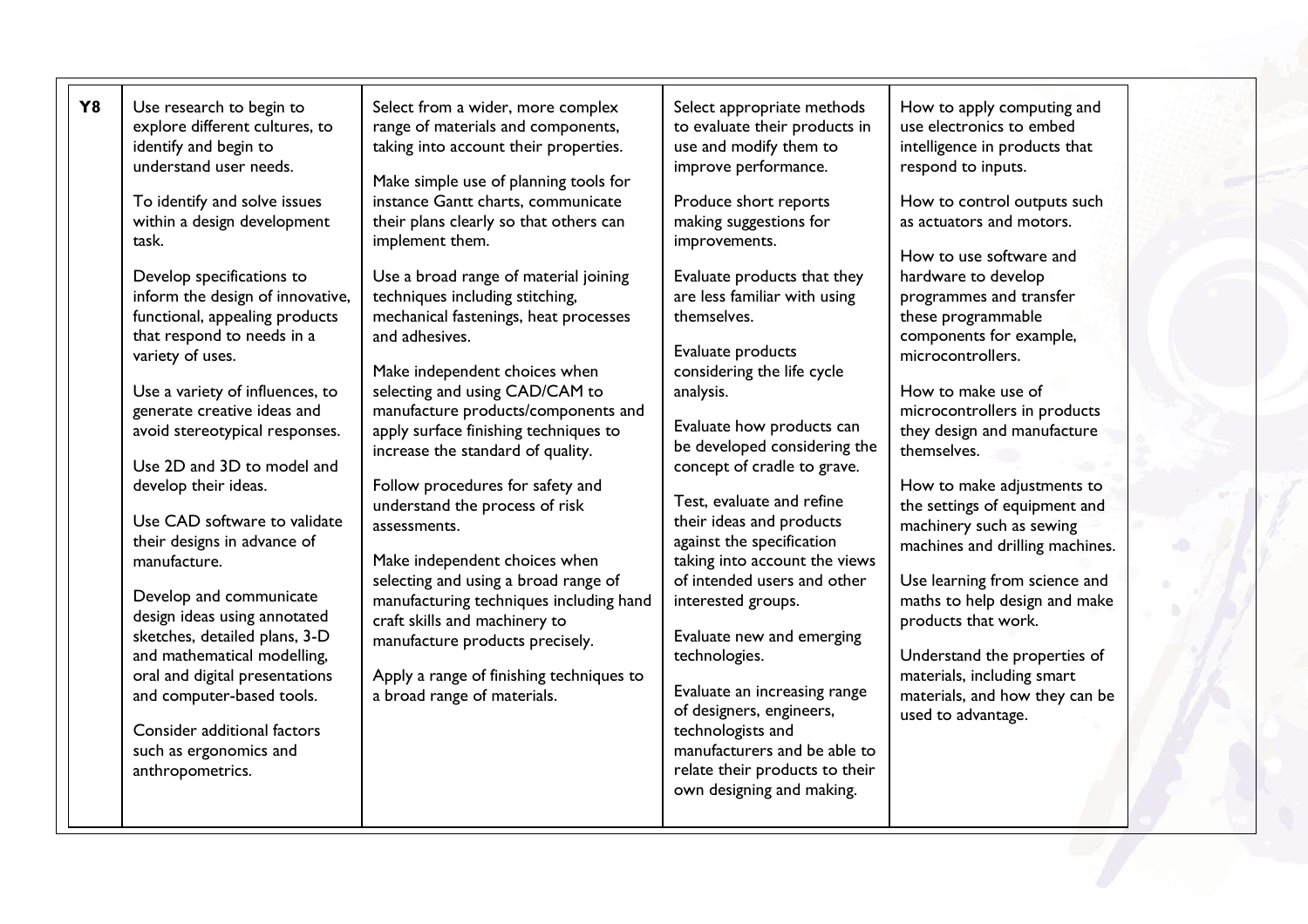| <b>Y7</b><br>Use research, such as the<br>Produce ordered sequences and<br>Evaluate their products<br>How to classify materials by<br>schedules for manufacturing products<br>structure e.g hard words, soft<br>study of different cultures, to<br>against their original<br>they design detailing resources<br>wood, ferrous and non-<br>identify user needs.<br>specification and identify<br>ways to improve them.<br>ferrous, thermoplastics and<br>required.<br>Be able to outline a simple<br>thermosetting plastics.<br>specification to inform design<br>Make use of specialist equipment to<br>Actively involve others in the<br>ideas and guide their thinking.<br>mark out materials.<br>testing of their products.<br>Consider the physical<br>properties of materials. E.g<br>Use 2D packages to model<br>Use a broad range of material joining<br>Evaluate products through<br>brittleness and malleability.<br>their ideas.<br>techniques including stitching,<br>disassembly to determine<br>mechanical fastenings, heat processes<br>how they are constructed<br>Produce models of their ideas<br>and adhesives.<br>and function.<br>How to use simple electronic<br>using CAM to test ideas.<br>circuits incorporating inputs<br>Select and use CAD/CAM to<br>Evaluate the positive and<br>and outputs.<br>Be able to independently<br>manufacture products/components and<br>negative impact that<br>generate creative ideas<br>apply surface finishing techniques to<br>products can have in the<br>Consider textile fibre sources<br>informed by stimulus using<br>increase the standard of quality.<br>wider world.<br>eg. natural and synthetic.<br>annotations to explain key |  |                                   |                           |                              |  |
|-------------------------------------------------------------------------------------------------------------------------------------------------------------------------------------------------------------------------------------------------------------------------------------------------------------------------------------------------------------------------------------------------------------------------------------------------------------------------------------------------------------------------------------------------------------------------------------------------------------------------------------------------------------------------------------------------------------------------------------------------------------------------------------------------------------------------------------------------------------------------------------------------------------------------------------------------------------------------------------------------------------------------------------------------------------------------------------------------------------------------------------------------------------------------------------------------------------------------------------------------------------------------------------------------------------------------------------------------------------------------------------------------------------------------------------------------------------------------------------------------------------------------------------------------------------------------------------------------------------------------------------------------------------------------------------------------------|--|-----------------------------------|---------------------------|------------------------------|--|
| features relating to<br>brief/specification.<br>modifying the appearance of materials<br>their ideas and products<br>moulds.<br>including textiles and other<br>against the specification<br>Consider additional factors<br>Make use of sensors to detect<br>manufactured materials.<br>taking into account the views<br>such as ergonomics and<br>heat, light etc such as<br>of intended users and other<br>Follow procedures for safety and<br>thermistors and light<br>anthropometrics.<br>interested groups.<br>understand the process of risk<br>dependent resistors.<br>Evaluate new and emerging<br>assessments.<br>How to make adjustments to<br>technologies.<br>Select and use a broad range of<br>the settings of equipment and<br>manufacturing techniques including hand<br>machinery such as sewing<br>Evaluate an increasing range<br>craft skills and machinery to<br>machines and drilling machines.<br>of designers, engineers,<br>technologists and<br>manufacture products precisely.<br>Use learning from science and<br>manufacturers and be able to<br>maths to help design and make<br>Apply a range of finishing techniques to<br>relate their products to their<br>a broad range of materials.<br>products that work.<br>own designing and making.<br>Understand the properties of<br>materials, including smart                                                                                                                                                                                                                                                                                                                                                            |  | Investigate and develop skills in | Test, evaluate and refine | How materials can be cast in |  |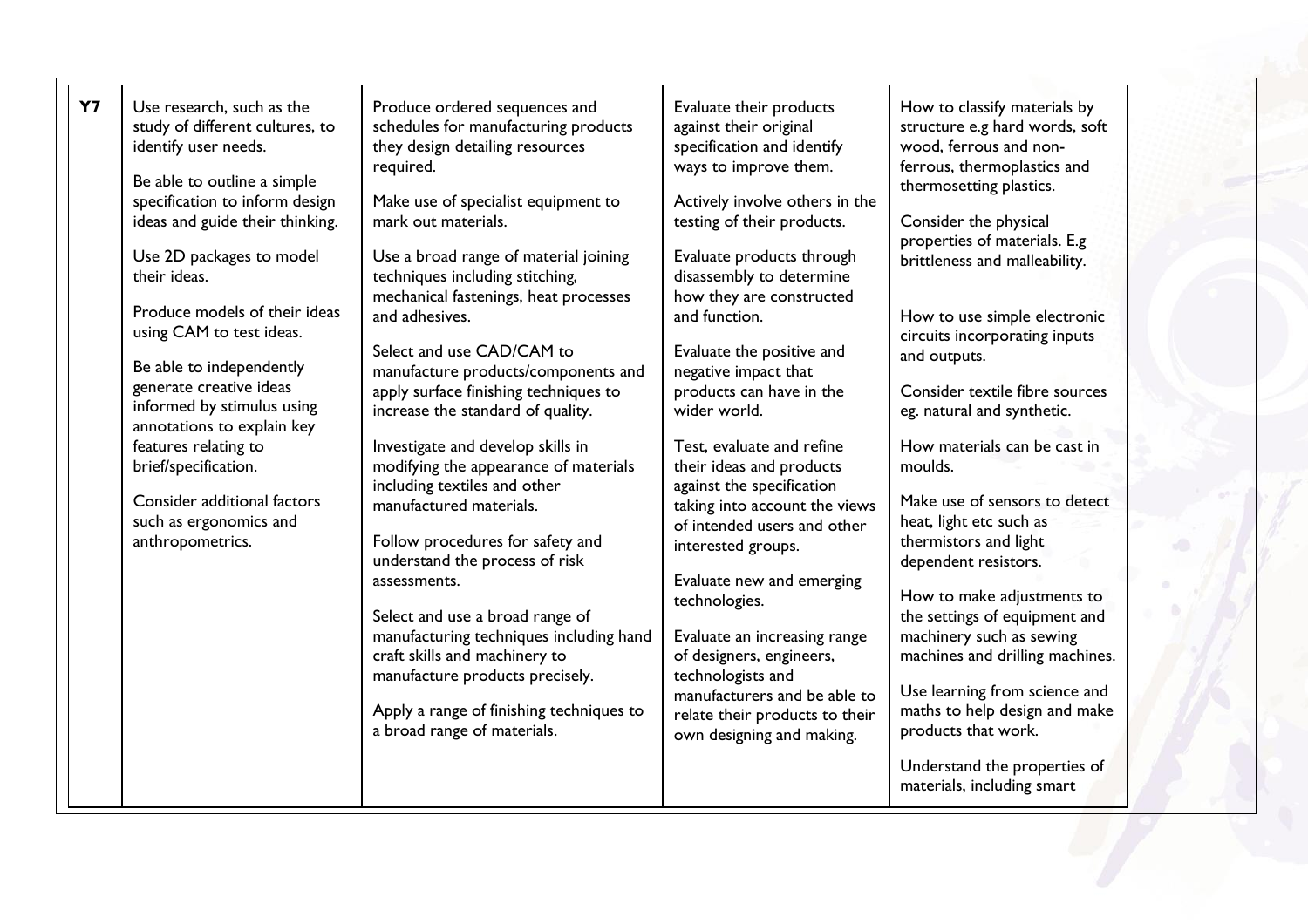|  |  | materials, and how they can be used to advantage. |
|--|--|---------------------------------------------------|
|  |  |                                                   |
|  |  |                                                   |
|  |  |                                                   |

# **Assessment Objectives Cooking and Nutrition**

| KS3<br><b>Programmes</b><br>of Study for<br>cooking and<br>nutrition | <b>AOI:</b><br><b>Understand</b><br>health and safety<br>relating to food<br>and cookery                    | <b>AO2: Understand</b><br>and apply the<br>principles of<br>nutrition and<br>health                              | <b>AO3: Understand</b><br>the source,<br>seasonality and<br>characteristics of a<br>broad range of<br>ingredients                                         | <b>AO4: Understand</b><br>factors relating to food<br>choice (so that they are<br>able to feed themselves<br>and others a healthy<br>and varied diet).                                   | <b>AO5: Develop practical</b><br>cooking skills (so that<br>they become<br>competent in a range<br>of cooking techniques<br>and able to cook a<br>repertoire of |
|----------------------------------------------------------------------|-------------------------------------------------------------------------------------------------------------|------------------------------------------------------------------------------------------------------------------|-----------------------------------------------------------------------------------------------------------------------------------------------------------|------------------------------------------------------------------------------------------------------------------------------------------------------------------------------------------|-----------------------------------------------------------------------------------------------------------------------------------------------------------------|
| Key messages,<br>advice and<br>explanatory                           |                                                                                                             |                                                                                                                  |                                                                                                                                                           |                                                                                                                                                                                          | predominantly savoury<br>dishes)                                                                                                                                |
| notes (1-8) for<br>schools                                           | (Explanatory note<br>2)                                                                                     | (Explanatory notes I<br>&4)                                                                                      | (Explanatory notes<br>5,7&8)                                                                                                                              | (Explanatory note 3 &6)                                                                                                                                                                  | (Explanatory note 2)                                                                                                                                            |
| Year 10                                                              | Be able to explain<br>food safety<br>legislation and the<br>role of the<br>Environmental<br>Health Officer. | Be able to analyse and<br>evaluate diets and<br>make<br>recommendations for<br>improving nutritional<br>profile. | Know and understand<br>how cooking methods<br>affect the nutritional<br>content of dishes<br>Know and understand<br>why and how food is<br>cooked and the | Know and understand how<br>medical conditions<br>determine food choices:<br>Cardiovascular, obesity,<br>bone health, dental health,<br>type 2 diabetes, iron<br>deficiency anaemia bowel | Learners are able to<br>organise their time,<br>dovetailing planning to<br>produce more than one<br>complex dish in the time<br>available.                      |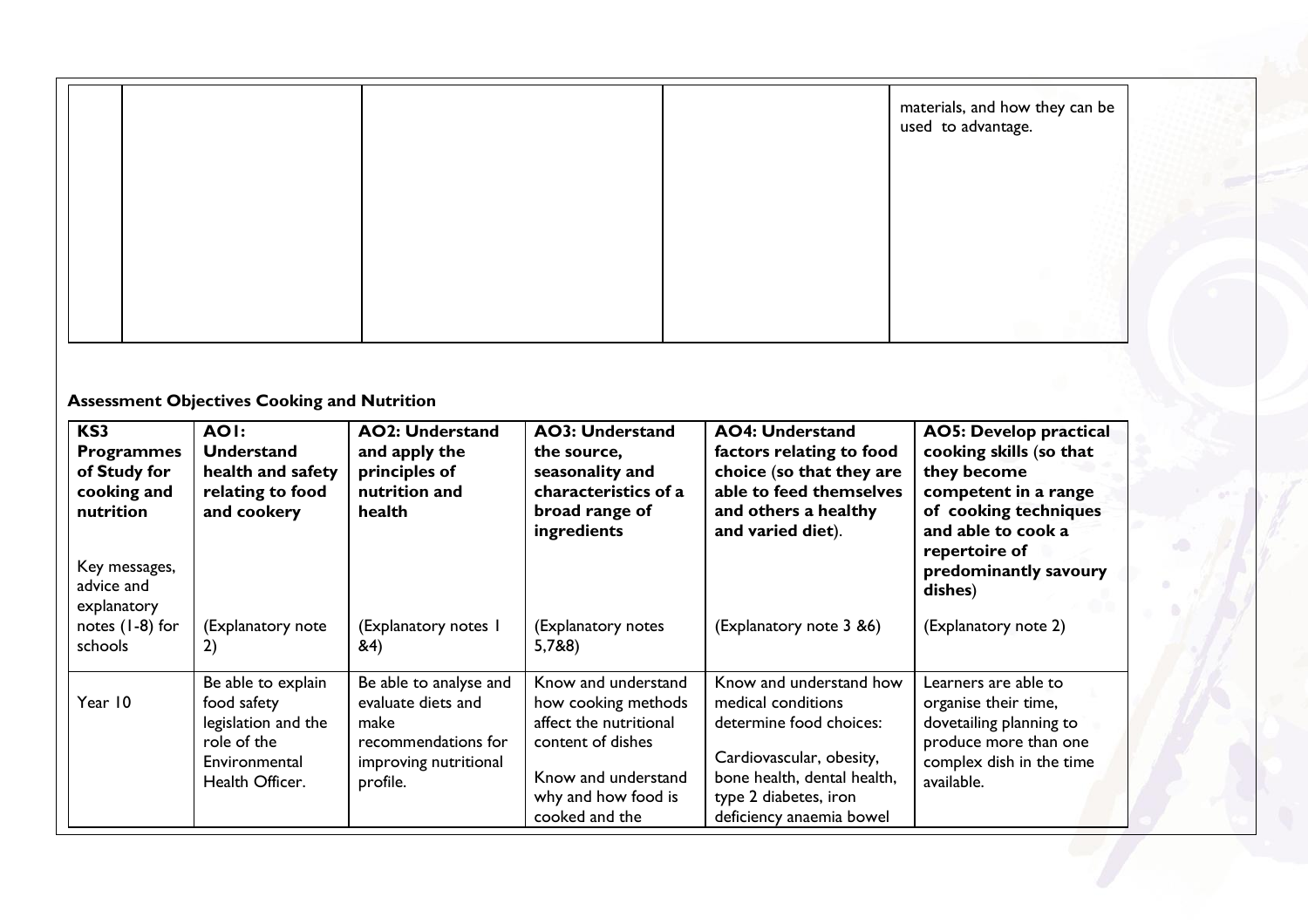|        | Know and<br>understand the<br><b>HACCP</b> system<br>and the purpose<br>for food<br>businesses.                                                                                                                                                                            | Be able to calculate<br>energy and nutritional<br>content of recipes<br>Be able to explain<br>health risks of an<br>unbalanced diet and<br>give sound nutritional<br>advice on how to<br>improve it | chemical and physical<br>changes that occur.                                                                                                                                                   | disorders, allergies and<br>intolerances.                                                                                                                                                                                                  | They are able to use<br>equipment, including<br>electrical equipment, with<br>confidence.<br>They are able to use<br>presentation and food<br>styling techniques<br>independently.<br>Be able to accurately<br>portion foods.                                   |
|--------|----------------------------------------------------------------------------------------------------------------------------------------------------------------------------------------------------------------------------------------------------------------------------|-----------------------------------------------------------------------------------------------------------------------------------------------------------------------------------------------------|------------------------------------------------------------------------------------------------------------------------------------------------------------------------------------------------|--------------------------------------------------------------------------------------------------------------------------------------------------------------------------------------------------------------------------------------------|-----------------------------------------------------------------------------------------------------------------------------------------------------------------------------------------------------------------------------------------------------------------|
| Year 9 | Know and<br>understand the<br>factors that affect<br>bacterial growth<br>and their control<br>(including<br>temperatures)<br>Know and<br>understand the<br>main causes of<br>food contamination<br>and the steps that<br>need to be taken<br>to prevent food<br>poisoning. | Know and understand<br>the causes and effects<br>of an unbalanced diet<br>Know and understand<br>how to amend and<br>develop a recipe to<br>suit nutritional needs<br>of individuals.               | Know and understand<br>how processing affects<br>the physical, sensory<br>and nutritional<br>properties of foods.                                                                              | Know and understand how<br>economic factors<br>determine food choices<br>and nutritional health:<br>High and low budgets<br>effects of food poverty<br>Know how to make<br>informed choices about<br>food from packaging and<br>labelling. | Learners continue to<br>develop their food<br>preparation and cooking<br>skills making complex<br>dishes that meet the needs<br>of users<br>They are able to follow<br>recipes independently.<br>They are developing<br>presentation and styling<br>techniques. |
| Year 8 | Know and<br>understand how to<br>identify risks (food<br>poisoning, cross<br>contamination) and<br>minimise hazards in<br>the cooking<br>environment.                                                                                                                      | Know and understand<br>how nutritional<br>requirements differ<br>for specific groups of<br>people (Life stages,<br>allergies and<br>intolerances)                                                   | Know and understand<br>how ingredients have<br>different effects in a<br>recipe and be able to<br>describe the sensory,<br>nutritional and physical<br>functions of ingredients<br>in recipes. | Know and understand the<br>range of cultural and<br>ethical factors that<br>determine food choices:<br>Religion<br>Vegetarian/vegan                                                                                                        | Learners will make dishes<br>of increasing complexity<br>that further develop their<br>food preparation and<br>cooking skills and use a<br>range of commodities.<br>-Making/shaping doughs                                                                      |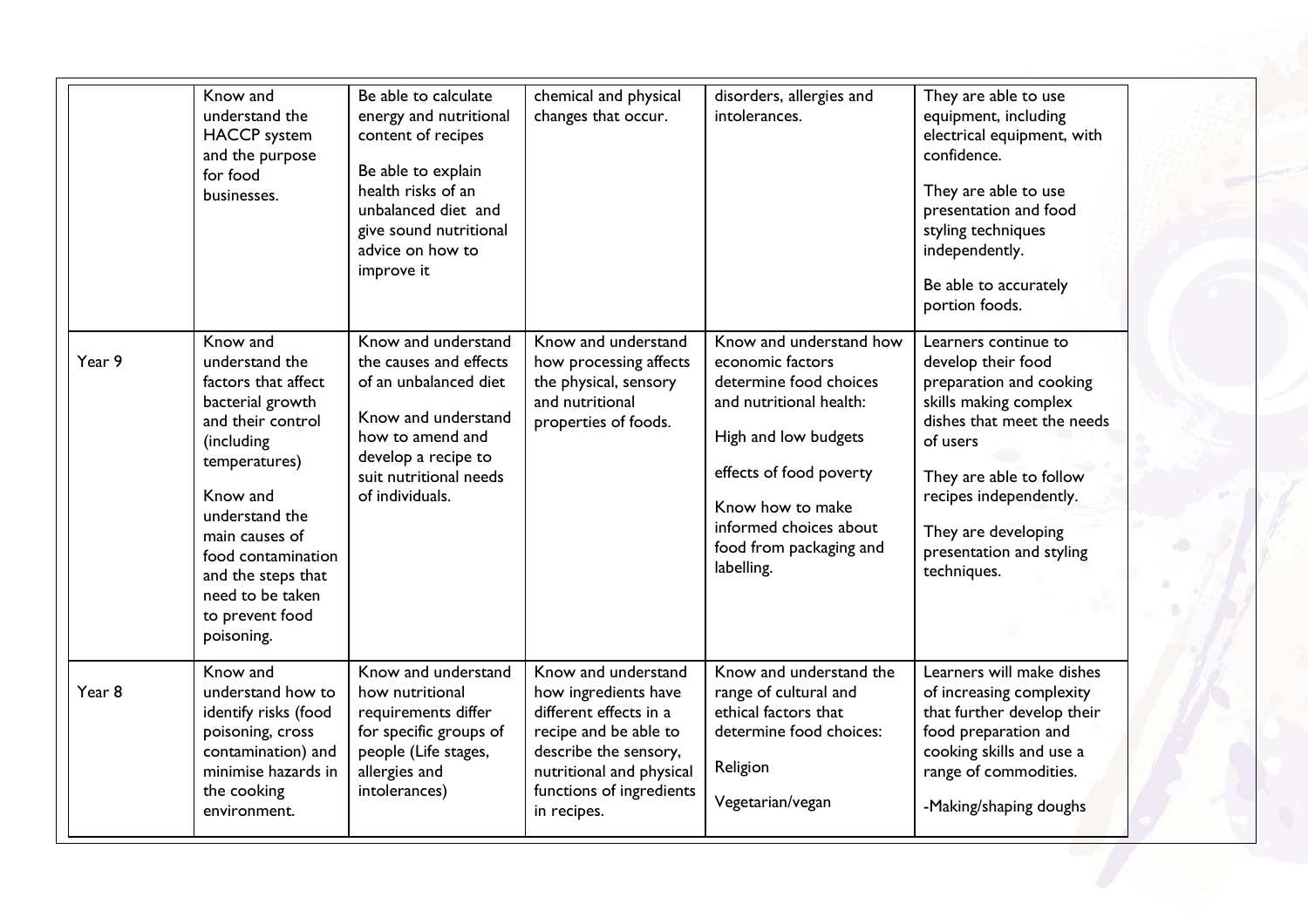| Know and                             | To understand how                                | Fair trade             | -Sauce making       |  |
|--------------------------------------|--------------------------------------------------|------------------------|---------------------|--|
| understand the<br>difference between | nutritional information<br>and allergy advice on | Animal welfare         | - Blending          |  |
| use by and best<br>before dates)     | food packaging can be<br>used to help make       | Advertising/marketing. | - Frying            |  |
| Know and                             | healthy choices (traffic<br>lights).             |                        | -Whisking           |  |
| understand the<br>principles of safe |                                                  |                        | -Seasoning          |  |
| storage, cooking<br>and reheating    |                                                  |                        | -Test for readiness |  |
| foods.                               |                                                  |                        |                     |  |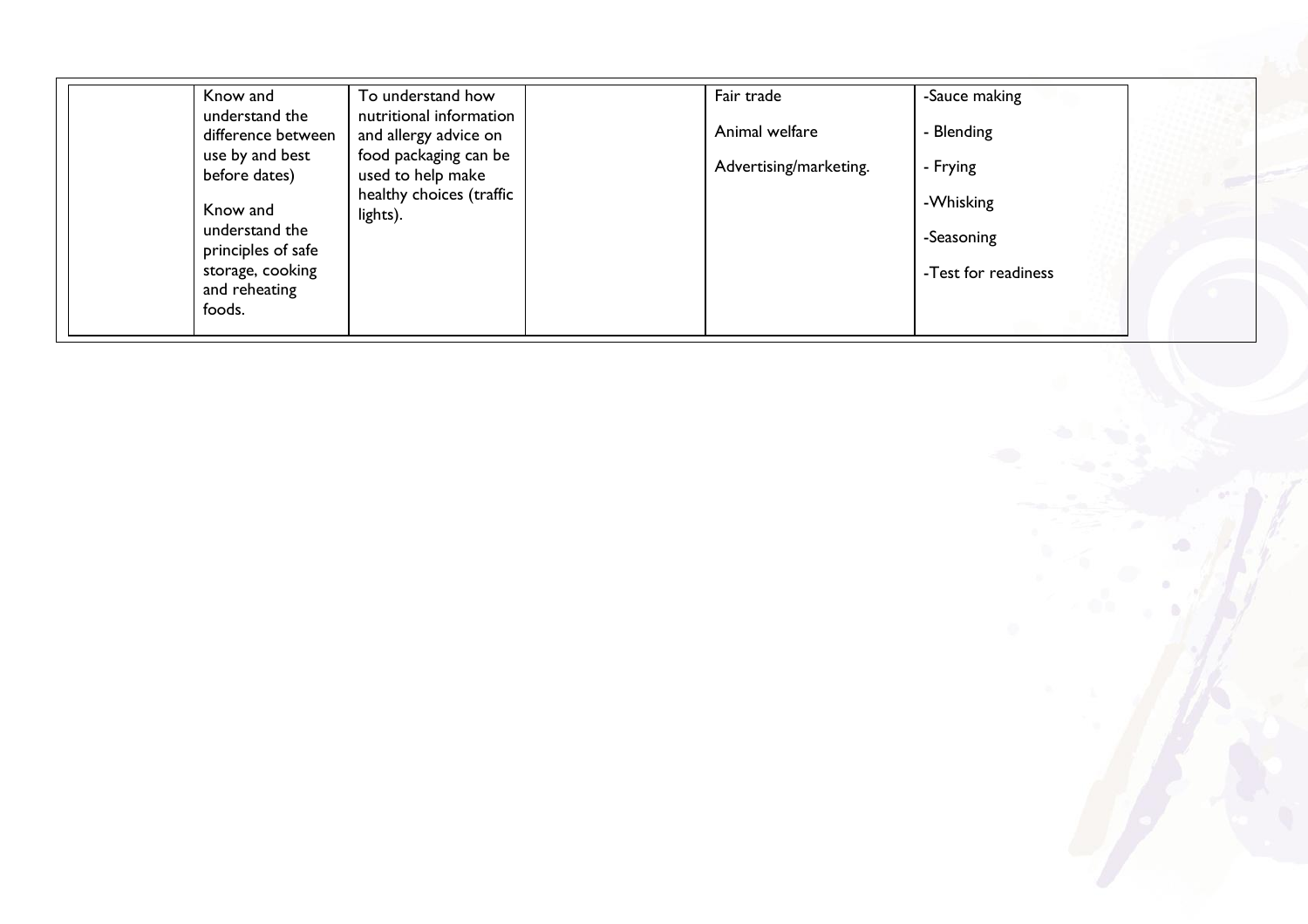| Know and understand<br>Know and understand<br>Know and<br>Year 7<br>understand safe<br>the main food groups<br>what is meant by a<br>balanced diet using the<br>and examples of foods<br>and hygienic<br>current UK dietary<br>for each group<br>working practices<br>and the practical<br>recommendations<br>(cereals, fruit,<br>(Eatwell guide and 8<br>steps they can take<br>vegetables, meat, fish,<br>to remain safe and<br>eggs, fats/oils,<br>Tips)<br>milk/dairy food<br>hygienic.<br>Know the sources and<br>products)<br>understand the<br>Know and<br>functions of the<br>Know and understand<br>understand safe<br>that foods come from<br>nutrients that make up<br>preparation, usage,<br>a balanced diet<br>cleaning and<br>a range of sources<br>storage of utensils<br>(caught, reared,<br>Know and understand<br>and equipment<br>grown).<br>the importance of<br>exercise and energy<br>Know and understand<br>balance in maintaining<br>that raw<br>a healthy weight.<br>ingredients are<br>processed to create<br>food products<br>(primary, secondary<br>processing) | Know and understand the<br>Learners will be able to<br>range of social and<br>demonstrate a range of<br>environmental factors that<br>basic food preparation and<br>determine food choices:<br>cooking skills using a variety<br>of food commodities<br>Personal/family preference<br>Availability<br>-Weighing/measuring<br>(seasonal/locality)<br>-Knife skills (bridge/ claw)<br>Food miles<br>-Peeling<br>Organics<br>- Segmenting<br>Food waste<br>-Boiling/simmering<br>Packaging and recycling<br>-Rubbing in<br>-Creaming/all-in-one<br>- Melting<br>- Folding<br>- Baking |  |
|---------------------------------------------------------------------------------------------------------------------------------------------------------------------------------------------------------------------------------------------------------------------------------------------------------------------------------------------------------------------------------------------------------------------------------------------------------------------------------------------------------------------------------------------------------------------------------------------------------------------------------------------------------------------------------------------------------------------------------------------------------------------------------------------------------------------------------------------------------------------------------------------------------------------------------------------------------------------------------------------------------------------------------------------------------------------------------------------|------------------------------------------------------------------------------------------------------------------------------------------------------------------------------------------------------------------------------------------------------------------------------------------------------------------------------------------------------------------------------------------------------------------------------------------------------------------------------------------------------------------------------------------------------------------------------------|--|
|---------------------------------------------------------------------------------------------------------------------------------------------------------------------------------------------------------------------------------------------------------------------------------------------------------------------------------------------------------------------------------------------------------------------------------------------------------------------------------------------------------------------------------------------------------------------------------------------------------------------------------------------------------------------------------------------------------------------------------------------------------------------------------------------------------------------------------------------------------------------------------------------------------------------------------------------------------------------------------------------------------------------------------------------------------------------------------------------|------------------------------------------------------------------------------------------------------------------------------------------------------------------------------------------------------------------------------------------------------------------------------------------------------------------------------------------------------------------------------------------------------------------------------------------------------------------------------------------------------------------------------------------------------------------------------------|--|

# **How can Design Technology support your future?**

Of course, we offer the study of Level 1/2 Vocational courses and we encourage your continued study in this fantastic subject. Yet we know that choice and personal interest are important aspects of worthy study. Whether you have continued to study a discipline of into GCSE or A-Level or not you will have gained access to this wide enriching subject and its study of the various disciplines will have taught you to think differently and deeply.

Design courses are offered at most prestigious universities and there are many technical and vocational qualifications that can be studied in engineering, product design, graphics, electronics, catering, nutrition etc as well as routes into apprenticeships etc. The very fact that you have been able to study creative thinking, problem solving, planning and design principles will help your future application be they for colleges, universities, apprenticeships or employment.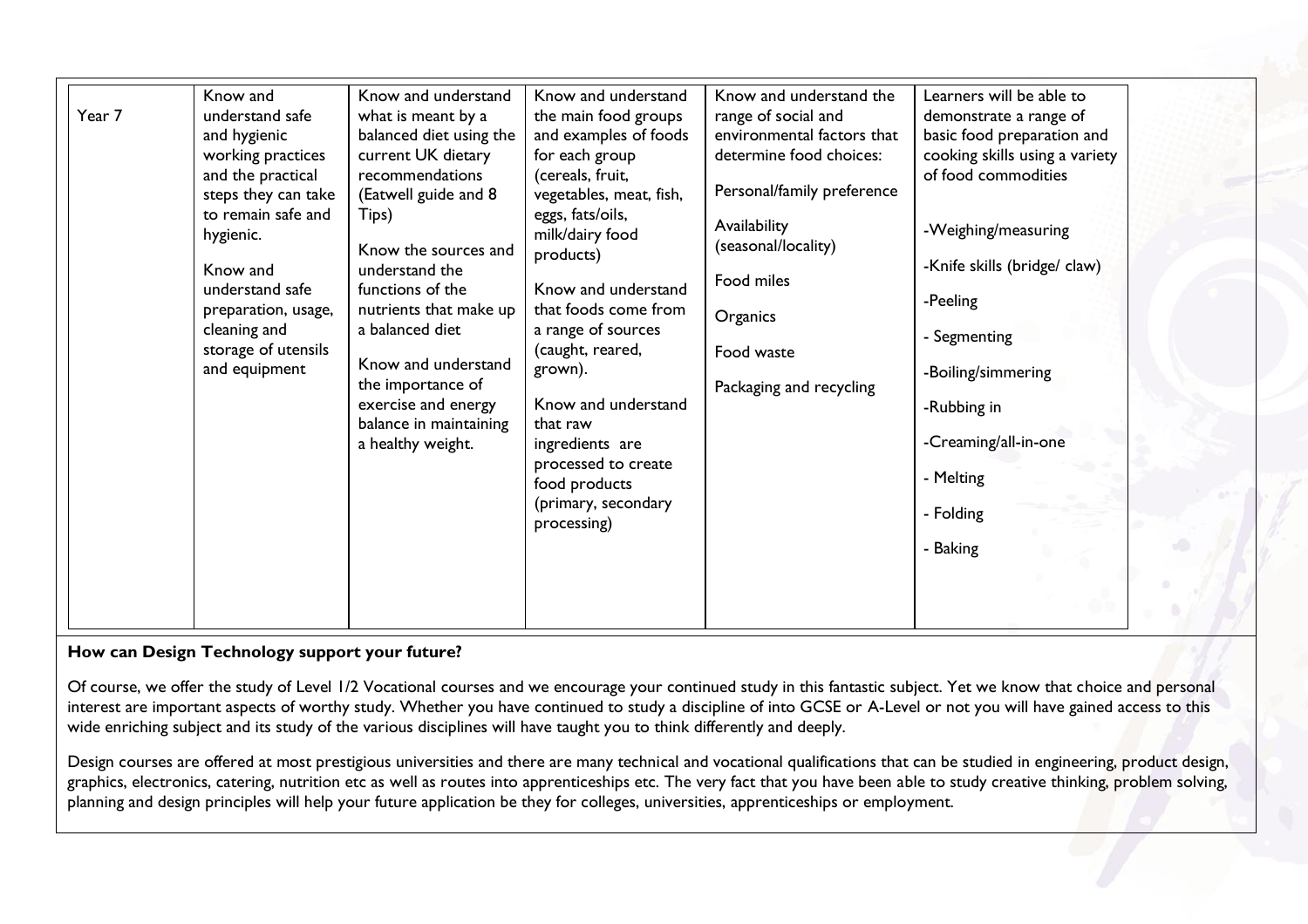#### Careers linked to Design Technology:

- Product Designer
- Civil engineer
- Quantity Surveyor
- Graphic Designer
- Fashion Designer
- Branding designer
- Software Engineer
- Catering
- Nutritionist
- Food technologist
- Manufacturing Engineer / manager
- **•** Architect
- Construction
- Aerospace engineer

The list is endless as study of Design Technology opens up a world of opportunities

# **Curriculum Planning**

It is recognised schools are teaching a wide range of KS4 specifications, the themes and subject content have been identified from the following sources :

- The Design and Technology programmes of study for KS3
- WJEC Level 1/2 in Hospitality and Catering.
- OCR Cambridge Nationals Level 1/2 in Child Development

Curriculum content only covers core knowledge common to all KS4 specifications. It is expected schools will include additional content from their chosen specification into their planning.

#### **Subject Curriculum Progression Overview**

| DESIGN AND TECHNOLOGY CURRICULUM PROGRESSION OVERVIEW OUTWOOD ACADEMY BISHOPSGARTH |                             |                                    |  |
|------------------------------------------------------------------------------------|-----------------------------|------------------------------------|--|
|                                                                                    | Year 7<br>I lesson per week | <b>YEAR 8</b><br>I lesson per week |  |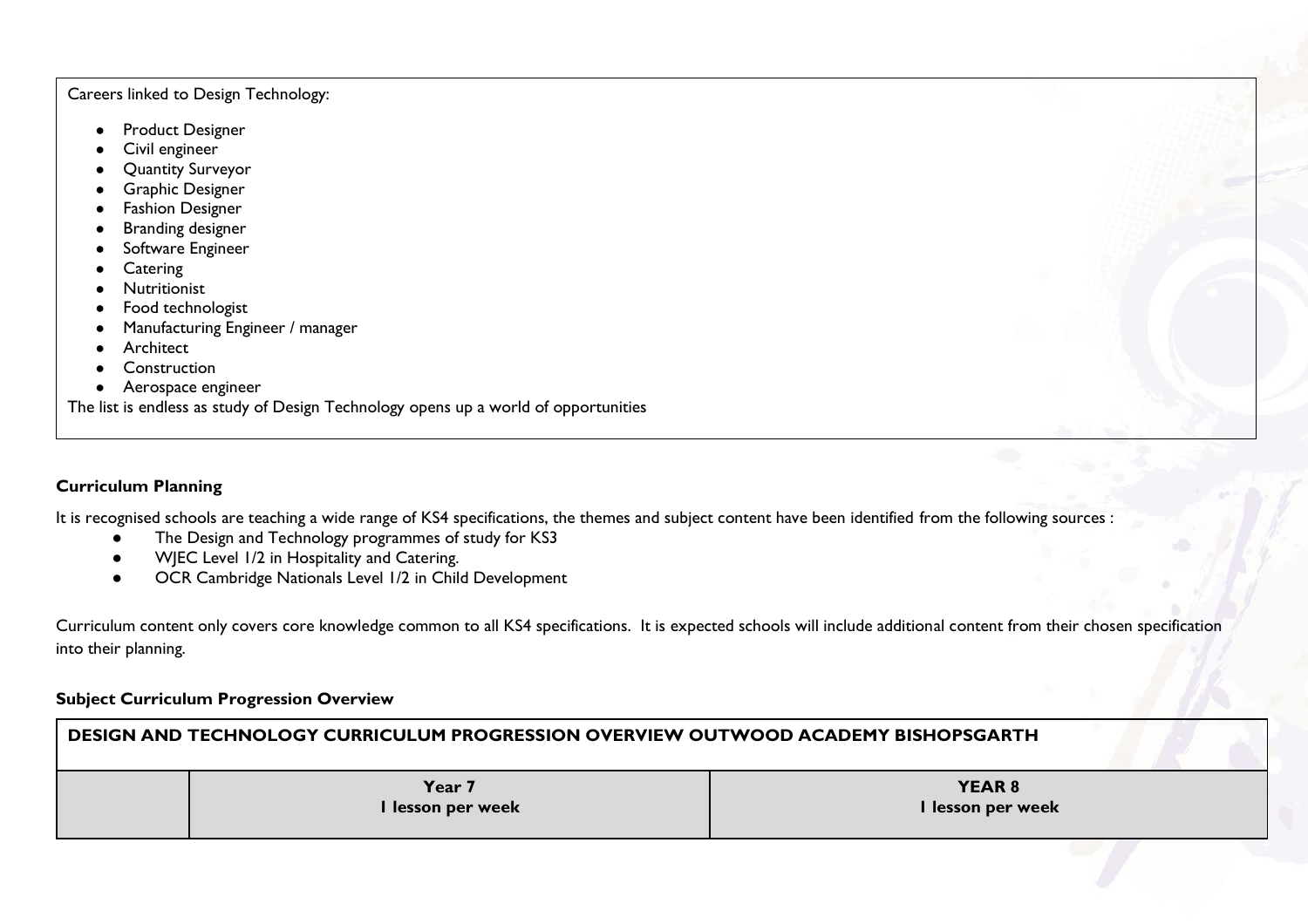|                  | Students in year 7 and 8 have one single lesson of D&T a week. All groups will do 30 weeks in Textiles and 8 weeks in RMT over the course of a year.<br>The 'Cooking & Nutrition' element of the Knowledge Rich Curriculum for Design & Technology is partly delivered through the Health & Wellbeing<br>curriculum. |                                                                                                                                                                                                                                                                                                                     |  |  |  |  |
|------------------|----------------------------------------------------------------------------------------------------------------------------------------------------------------------------------------------------------------------------------------------------------------------------------------------------------------------|---------------------------------------------------------------------------------------------------------------------------------------------------------------------------------------------------------------------------------------------------------------------------------------------------------------------|--|--|--|--|
| Autumn Term      | <b>Introduction to Technology</b><br>Health and safety<br>$\bullet$<br>Basic equipment<br>Use of sewing machine and hand sewing techniques<br>Uses of textiles<br>Categorising fibres.<br>[KiP]<br>Health and safety in Food<br>Basic equipment in Food                                                              | <b>Cultural Cushions</b><br>Introduction to design task.<br>Analysis of existing cushions<br>[KiP]<br>Investigate the potential user of the cushion.<br>Investigate a range of designers / cultural influences.<br>Analysis of research<br>Plan and create a specification for a creative cultural cushion.<br>KiPI |  |  |  |  |
| Autumn Term<br>2 | <b>Printing &amp; Quilting project</b><br>Introduction to design task<br>Analysis of existing products<br>KIP<br>Smart materials<br>Write simple specification<br>KiPI                                                                                                                                               | Decorative techniques - sublimation printing/heat press, applique<br>Use theme boards of existing designers/ cultural influences to<br>develop a range of design ideas. CAD.<br>Evaluate design ideas against the specification and identify which to<br>make.<br>[KiP]                                             |  |  |  |  |
| Spring           | Designing by adapt the basic pattern pieces<br>Use CAD to develop repeat patterns based on research<br>homework.<br>Printing samples - modelling of block printing, stencilling, fruit &<br>vegetable and potato printing<br>Evaluation of ideas.<br>Final design<br>KiPI                                            | Produce final design.<br>Plan for making including list of materials and equipment + flow chart<br>(GANTT chart)<br>Pattern making.<br>Cutting fabrics.                                                                                                                                                             |  |  |  |  |
| Spring 2         | List equipment and materials needed for their planning.<br>Flowchart for making<br>[KiP]<br>Pattern cutting<br>Printing                                                                                                                                                                                              | Plain seams + pressing seams open.<br>Sublimation printing + Applique<br>Making of piped edges - zipper feet and adjusting settings of sewing<br>machines.<br>Adding zips.<br>[KiP]                                                                                                                                 |  |  |  |  |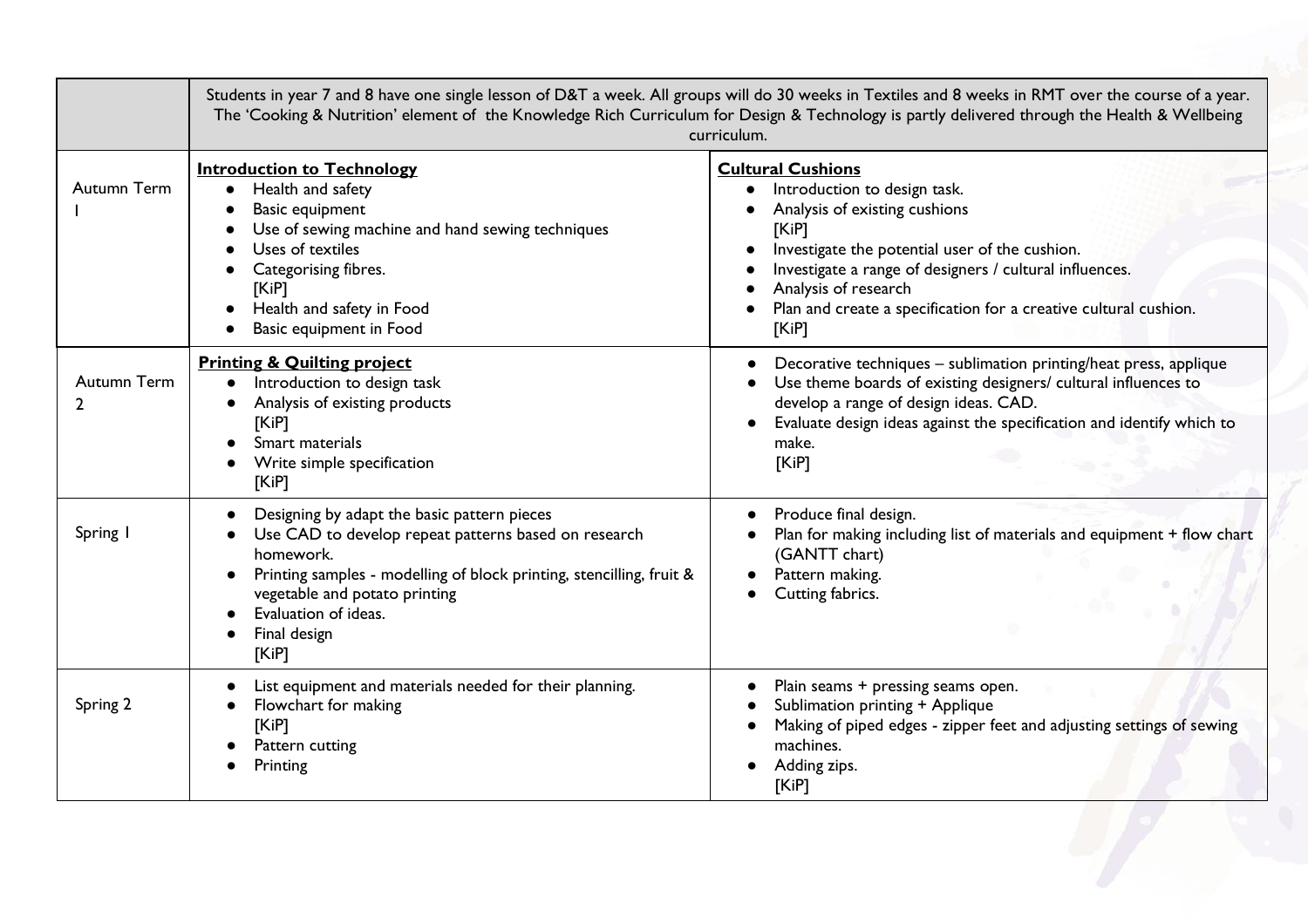| Summer I | Pinning, tacking<br>Machine stitching quilting lines<br>Adding bias binding<br>Evaluation against specification<br>[KiP]                                                                                                              | Batch production on cushion fillers.<br>Evaluation and testing against specification.<br>[KiP]<br>Resistant materials AO5 - Theory only<br>• Using sensors to detect heat, light e.g. thermistors and light<br>dependant resistors.<br>Using computers and electronics to embed intelligence in products. |
|----------|---------------------------------------------------------------------------------------------------------------------------------------------------------------------------------------------------------------------------------------|-----------------------------------------------------------------------------------------------------------------------------------------------------------------------------------------------------------------------------------------------------------------------------------------------------------|
| Summer 2 | Resistant materials AO5 - Theory only<br>Classifying materials - hardwoods, softwoods, ferrous and<br>nonferrous, thermoplastic and thermosetting plastics.<br>Physical properties of materials<br>Shaping plastics - moulds<br>[KiP] | Resistant materials AO5 - Theory only<br>working with wood<br>working with metals<br>working with plastics<br>Simple electronic circuits<br>Controlling outputs - actuators and motors<br>[KiP]                                                                                                           |

In addition to the above, the Year 7 & 8 Students study elements of the Cooking and Nutrition strand of the D&T Curriculum through the Health & Wellbeing Curriculum. Students study the following on a15 week rotation.

**2021-22 Year Plan - Year 7&8 -** Health & Nutrition

Students can opt to study Food at year 9 which is one hour a week.

| <b>Year 7 Health &amp; Nutrition</b>                                                                                                                                                                                               | Year 8 Health & Nutrition                                                                                                                                                                                               | <b>Year 9 Food Option</b>                                                                                                                                                                                                                                                                                                                            |
|------------------------------------------------------------------------------------------------------------------------------------------------------------------------------------------------------------------------------------|-------------------------------------------------------------------------------------------------------------------------------------------------------------------------------------------------------------------------|------------------------------------------------------------------------------------------------------------------------------------------------------------------------------------------------------------------------------------------------------------------------------------------------------------------------------------------------------|
| Eatwell guide:<br>introduction to sections + Fruits & vegetables (5 -a-day<br>campaign)<br>- carbohydrates /energy balance<br>- dairy<br>protein<br>oils and spreads<br>- fibre<br>8 tips for healthy eating<br>Rethink your drink | Staple foods and importance of breakfast<br>Cooking methods and the effects on nutrients.<br>Factors affecting food choices<br>Advertising and marketing<br>Labelling<br>Diet related illness<br>Making healthy choices | Knife skills and safety<br>Food poisoning /hygiene<br>Cross contamination<br>Food storage - best before and use by dates<br>Cooking methods<br>Nutritional needs of different groups<br>Religion and diet<br>Macro and micro nutrients<br>Diet related illnesses - prevention<br>Food commodities<br>Primary and secondary processing<br>Seasonality |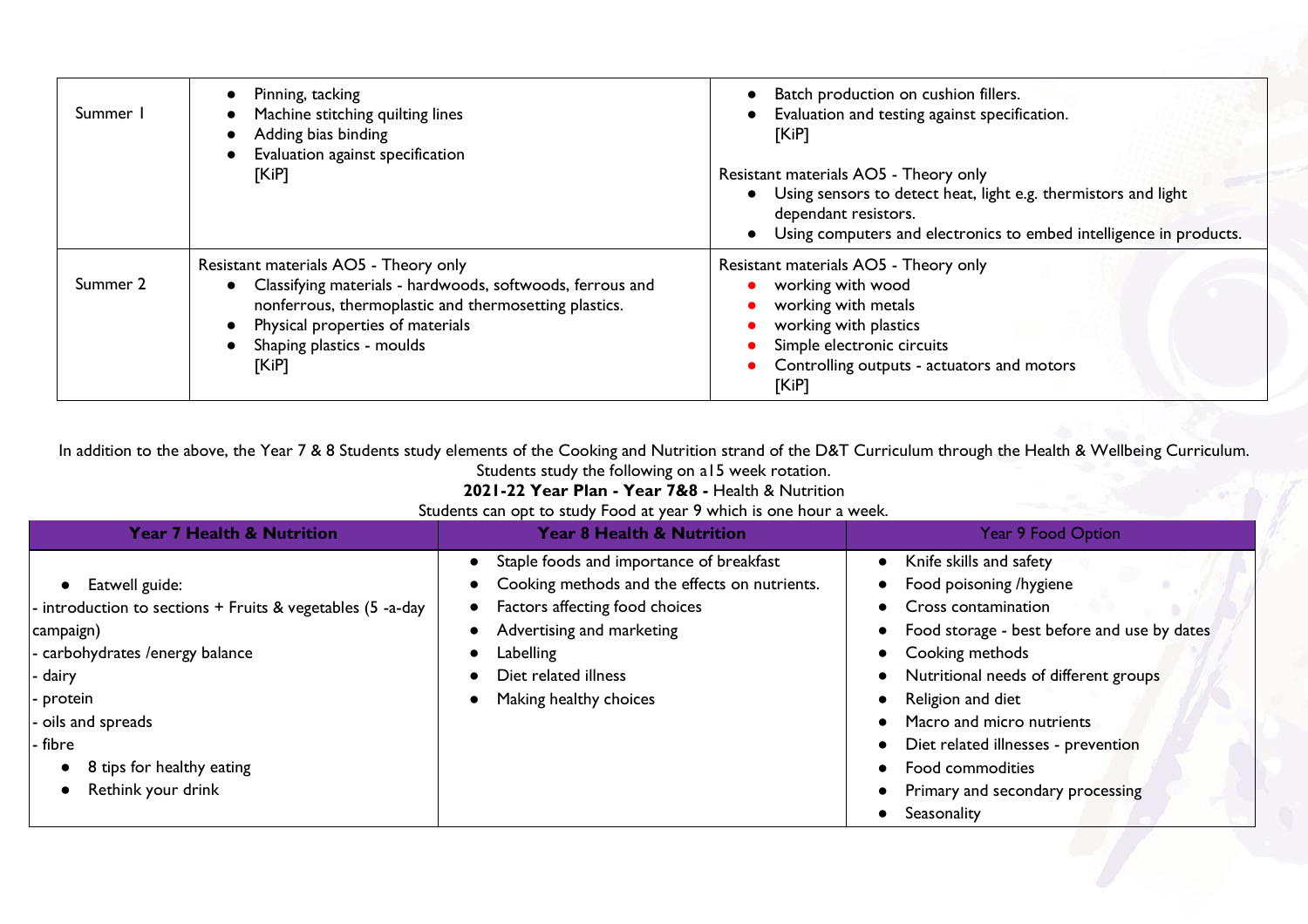|                                                                                                                                                                                                                                                                                            |                                                                                                                                                                                                                  | Food miles<br>$\bullet$<br>Environmentally friendly catering<br>Packaging<br>Food provenance - grown, reared, caught<br>Recipe modification                                                                                                                                                                                                                                                          |
|--------------------------------------------------------------------------------------------------------------------------------------------------------------------------------------------------------------------------------------------------------------------------------------------|------------------------------------------------------------------------------------------------------------------------------------------------------------------------------------------------------------------|------------------------------------------------------------------------------------------------------------------------------------------------------------------------------------------------------------------------------------------------------------------------------------------------------------------------------------------------------------------------------------------------------|
| Learn to cook a range of healthy snacks developing the<br>following skills:<br><b>Weighing/ Measuring</b><br>Knife Skills<br>Oven/ Grill management<br>Coating<br>Peeling<br><b>Boiling</b><br>Frying<br>Simmering<br><b>Baking</b><br><b>Blending</b><br>Segmenting<br>Test for readiness | Learn to cook a range of healthy family meals developing<br>the following skills:<br>Creaming<br>All in One<br>Melting<br><b>Baking</b><br>Making/ Shaping dough<br>Sauce making<br><b>Whisking</b><br>Seasoning | Learn to cook a range of healthy family meals developing<br>the following skills:<br>Knife skills<br>Cooking from scratch<br>Rubbing in - pastry making<br>Kneading and shaping<br>Frying<br>Portion control<br>Using filo pastry<br>Whisked sponge<br>Creaming method<br>Melting method<br>Heat transfer methods - conduction<br>Measuring liquids<br>Yeast doughs<br>Roux sauce<br>Using a blender |

| <b>DESIGN AND TECHNOLOGY CURRICULUM PROGRESSION OVERVIEW</b> |        |         |         |
|--------------------------------------------------------------|--------|---------|---------|
| Hospitality and<br><b>Catering</b>                           | Year 9 | Year 10 | Year II |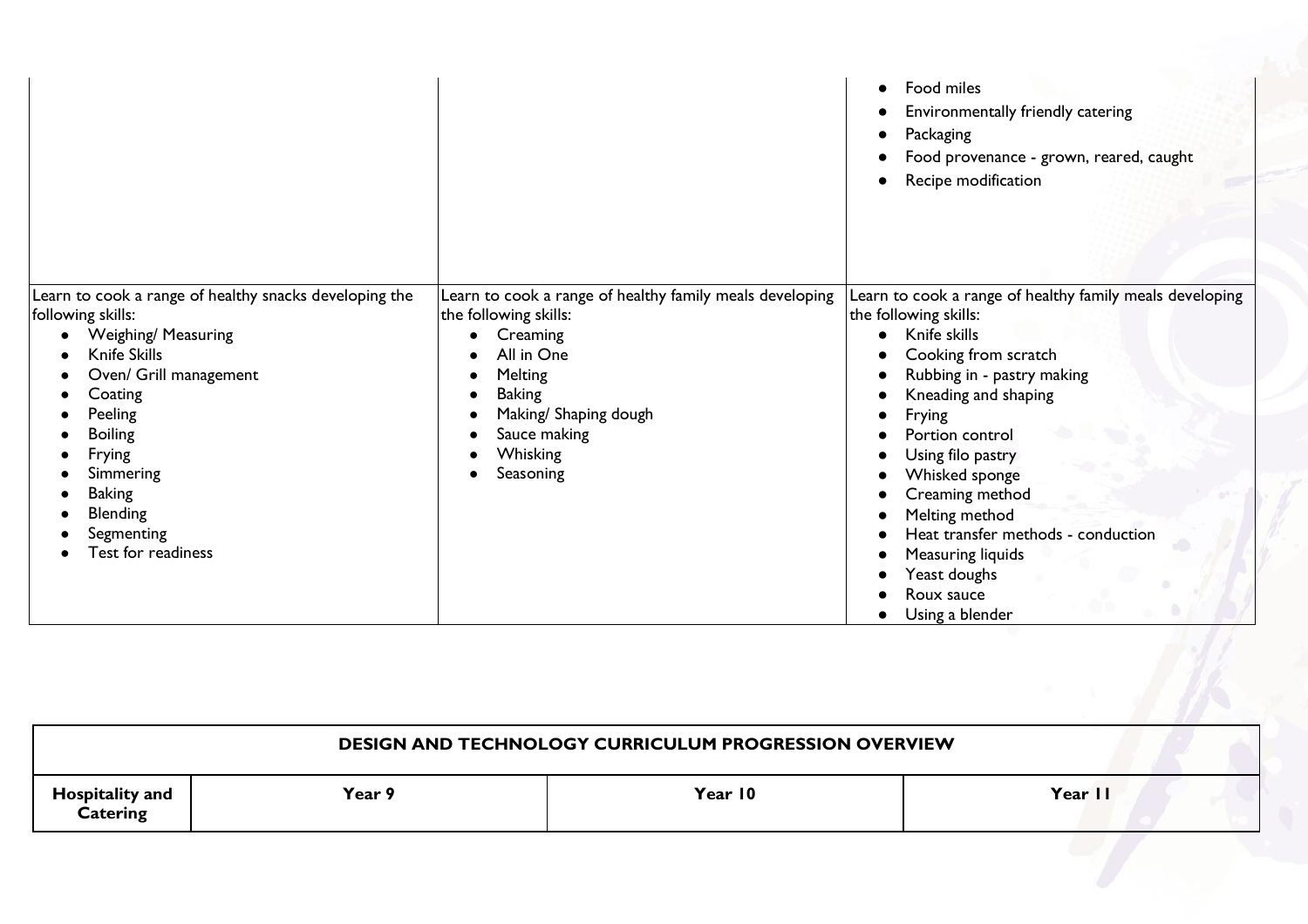| Autumn Term   | The hospitality and Catering industry - LOI<br>The structure of the hospitality industry.<br>Develop practical skills                                                            | <b>Controlled Assessment Task</b><br>Function and source of nutrients.<br>Develop practical skills               | <b>Controlled Assessment Task</b><br>Practice CAT (AC1.1, 1.2, 1.3, 1.4)                                                                                                                        |
|---------------|----------------------------------------------------------------------------------------------------------------------------------------------------------------------------------|------------------------------------------------------------------------------------------------------------------|-------------------------------------------------------------------------------------------------------------------------------------------------------------------------------------------------|
| Autumn Term 2 | The hospitality and Catering industry - LOI<br>Job requirements and working conditions.<br>Factors affecting success in the Hospitality<br>industry.<br>Develop practical skills | Dietary requirements of different groups.<br>Cooking methods<br>Develop practical skills                         | <b>Controlled Assessment Task</b><br>Practice CAT (AC1.1, 1.2, 1.3, 1.4)                                                                                                                        |
| Spring I      | Food Hygiene -<br>LO4:Know how food can cause ill health<br>Develop practical skills                                                                                             | Factors to consider when planning menus.<br>Develop practical skills                                             | The hospitality and Catering industry - LOI<br>Revision for written exam                                                                                                                        |
| Spring 2      | Personal safety - LO3:Understand how<br>hospitality and catering<br>provision meets health and safety requirements.<br>Develop practical skills                                  | Environmental issues.<br>Develop practical skills                                                                | The hospitality and catering industry - LO2<br>Personal safety - LO3:Understand how<br>hospitality and catering provision meets health<br>and safety requirements.<br>Revision for written exam |
| Summer        | The hospitality and catering industry - LO2<br>Understand how hospitality and catering<br>provisions operate.                                                                    | How dishes meet customer needs.<br>Develop practical skills<br>Practice CAT (AC1.1, 1.2, 1.3, 1.4)               | Food Hygiene - LO4: Know how food can cause<br>ill health<br>LO5 - Review and recommend options for<br>hospitality provision<br>Revision for written exam                                       |
| Summer 2      | Practical skills.<br>LO5 - Review and recommend options for<br>hospitality provision                                                                                             | Develop practical skills<br>Practice CAT (AC1.1, 1.2, 1.3, 1.4)<br>Plan production of dishes (AC2.1,2.2,2.3,2.4) |                                                                                                                                                                                                 |

**DESIGN AND TECHNOLOGY CURRICULUM PROGRESSION OVERVIEW**